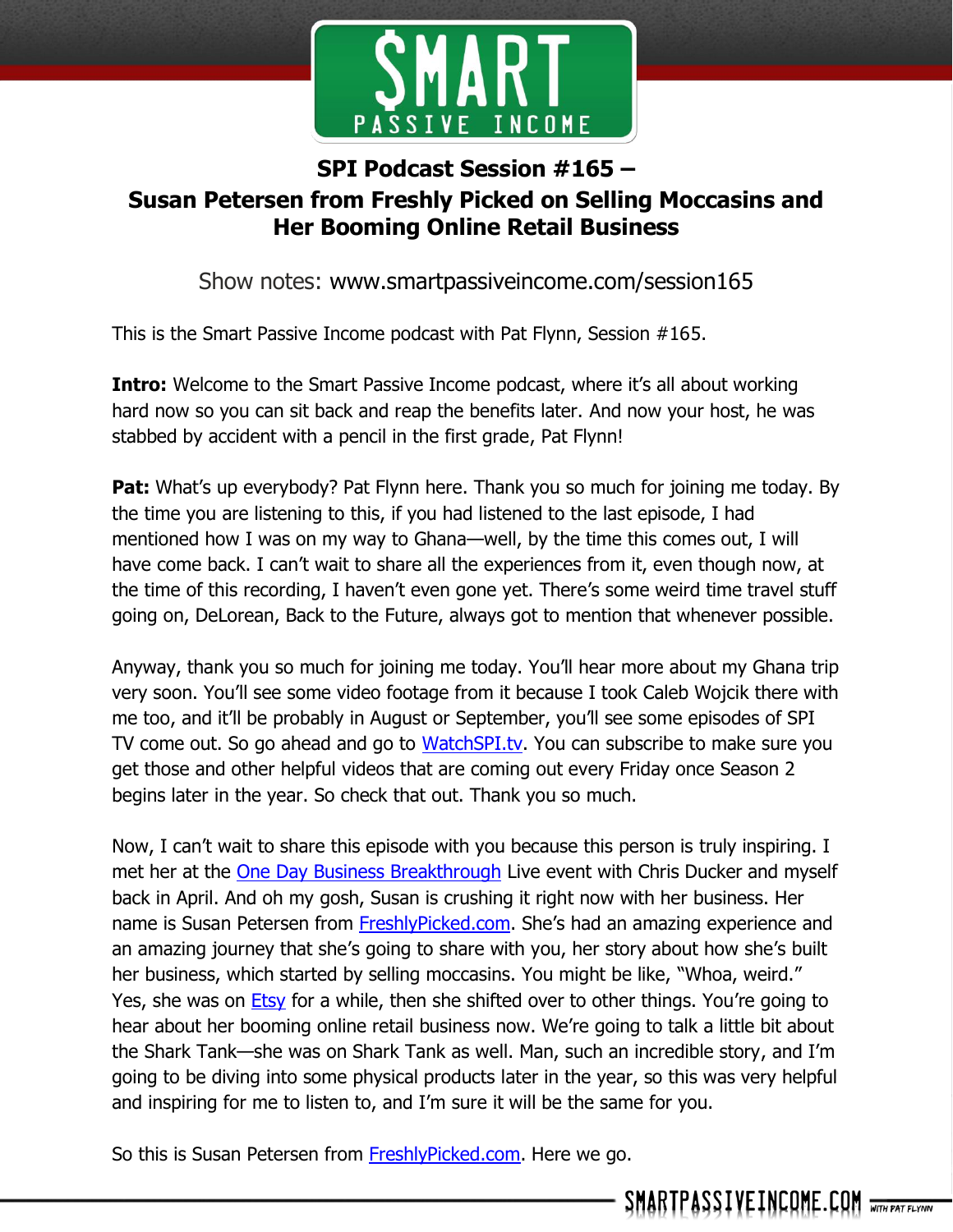

 $=$ 

**Pat:** What's up everybody? I'm so excited for this interview. Today we're talking with Susan Petersen from FreshlyPicked.com. Susan, welcome to the Smart Passive Income podcast. How are you?

**Susan:** I'm good, thanks, Pat. Thanks for having me. I'm super excited.

**Pat:** I'm so excited you're here because you have an amazing story, but before we get into that I do want to say I was on your website and I was watching some videos that you were featured in, and there was one thing that you said that really struck me. It was this whole idea of you always putting your family first, and you know I can relate to that. I know you're a listener to this show as well.

There was a part where you mentioned that when you're with family you're thinking about family, and when you're doing your business you're thinking about business. You're making it really clear in your life to keep those things separated, and that's something I work really hard to do as well, so thank you for that and being a good example of that as well.

**Susan:** Thanks.

**Pat:** Now let's get into your story. Let's just start right from the beginning. How did you get into what it is that you do now?

**Susan:** We make and sell baby moccasins. When my son was born I couldn't find any shoes that I wanted, so I started making my own. I wanted a soft-soled pair of moccasins. It was pretty bad at first, and then it got better and better.

At the time I had a blog and a little Etsy shop and I was selling some things on Etsy and blogging, and I was doing both pretty bad, like I wasn't very good at either of them, but what it did teach me was how to make something and then how to put it out online, because blogging was kind of the social media that you promoted through back then.

So I put my moccasins up and I really didn't have an intention to sell them. I kind of just wanted to show off what I'd made, and those were what people really gravitated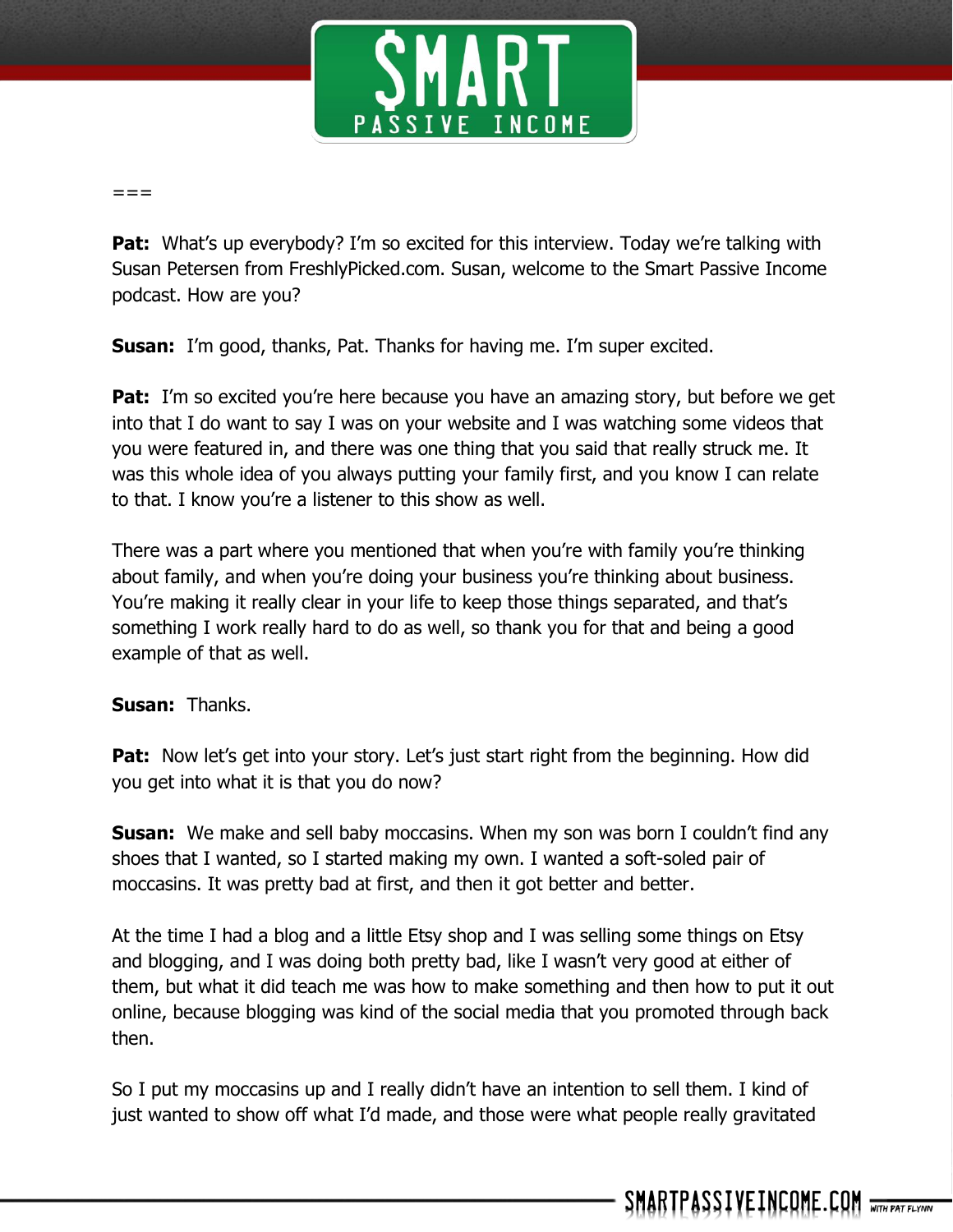

towards. I had people saying, "I'll buy them, whatever you want," and I started taking orders pretty much the next day for them.

**Pat:** Wow, so give us a little bit of a timeline. When you first started you were kind of scratching your own itch, creating something that you wanted for your son already, then putting it up there for everybody to see. You said it was bad at first and then it got a little bit better over time. How much time are we talking?

**Susan:** I started making those in the beginning of the summer of 2009, then things really started cooking. In September of 2009 is when I really started putting everything on my website, offering more colors, and I started selling more.

**Pat:** And you were still going through Etsy at that time?

**Susan:** I was on **Big Cartel** at the time. I had kind of graduated off Etsy.

**Pat:** Oh, I've never heard of Big Cartel.

**Susan:** They're kind of the same shopping platform as Etsy. It's a good space holder between Etsy and **Shopify**. Some people are super overwhelmed by Shopify, and Big Cartel is a really good stopgap between the two, I think.

Pat: That's very cool. Now, you said summer of 2009 and September 2009. That's not actually very much time, so this kind of picked up very quickly for you. How did it feel as you were going through it?

**Susan:** It was super exciting. My goal at the time was I really just wanted to make enough money so I could go to Target and buy whatever I wanted, and now I feel like that's still kind of my goal for my employees, to be able to go to Target and buy whatever they want, so I feel like not much has changed in that way.

I started on Etsy when there were like 400 people selling on Etsy, so the really, really early days. I had seen a couple people take their product and they would find that one product that people just loved and gravitated towards, and they were able to make a business. I would always tell my husband, Chris, "I've just got to find that one product, I've got to find that one product."

I honestly didn't think the moccasins were going to be it, or it just didn't even cross my mind, and then when they came I kind of felt like I was poised and ready to run with it.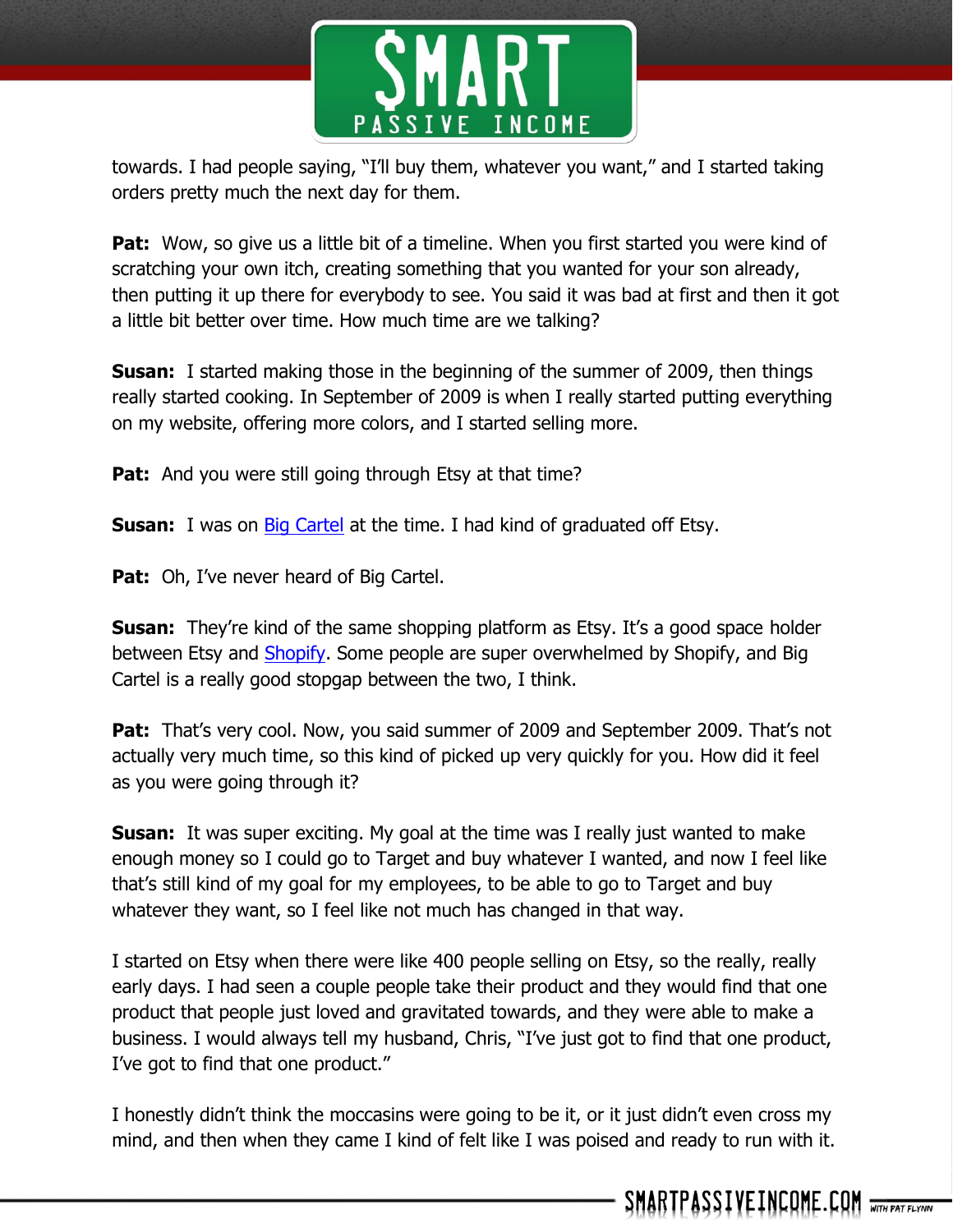

**Pat:** What other products did you have at the time?

**Susan:** I made baby blankets and shopping bags and quilts and wallets, kind of whatever.

Pat: That's cool, and you made them yourself?

**Susan:** Yeah.

**Pat:** Wow. What do you think it was about the moccasins that really made those the popular one?

**Susan:** I think moccasins are one of those things that go in and out of trends, and I think I hit those at a good time. But I also think that people want a shoe that stays on their child's foot. I mean you have kids. I don't know if you experienced this when your children were little, but shoes are really hard to keep on a baby's foot. They just don't stay on. That was one of the design elements I had to hit, is that it had to stay on a foot.

A second one was it had to fit fat feet, because when my son was born he was 10 lbs, so he was really, really fat. Then the third thing was I just wanted it to look really classic. It is a moccasin so it is a little trendy, but I wanted it to feel like you could pass it on to your children.

**Pat:** They do look fantastic. They look great. And by the way, I was 11 lbs 12 oz when I was born. Did you know that?

**Susan:** No. Did your mom have a C-section?

**Pat:** She did, and my mom's only like 4'11" so you could do the geometry there. My mom's amazing for several reasons, including that.

**Susan:** So you were almost as big as her when you came out.

**Pat:** Yeah right, and I haven't really grown much since then.

In terms of the other products, once you saw that the moccasins were taking off and you were getting more sales for those than the others, were you just like, "Okay, this it.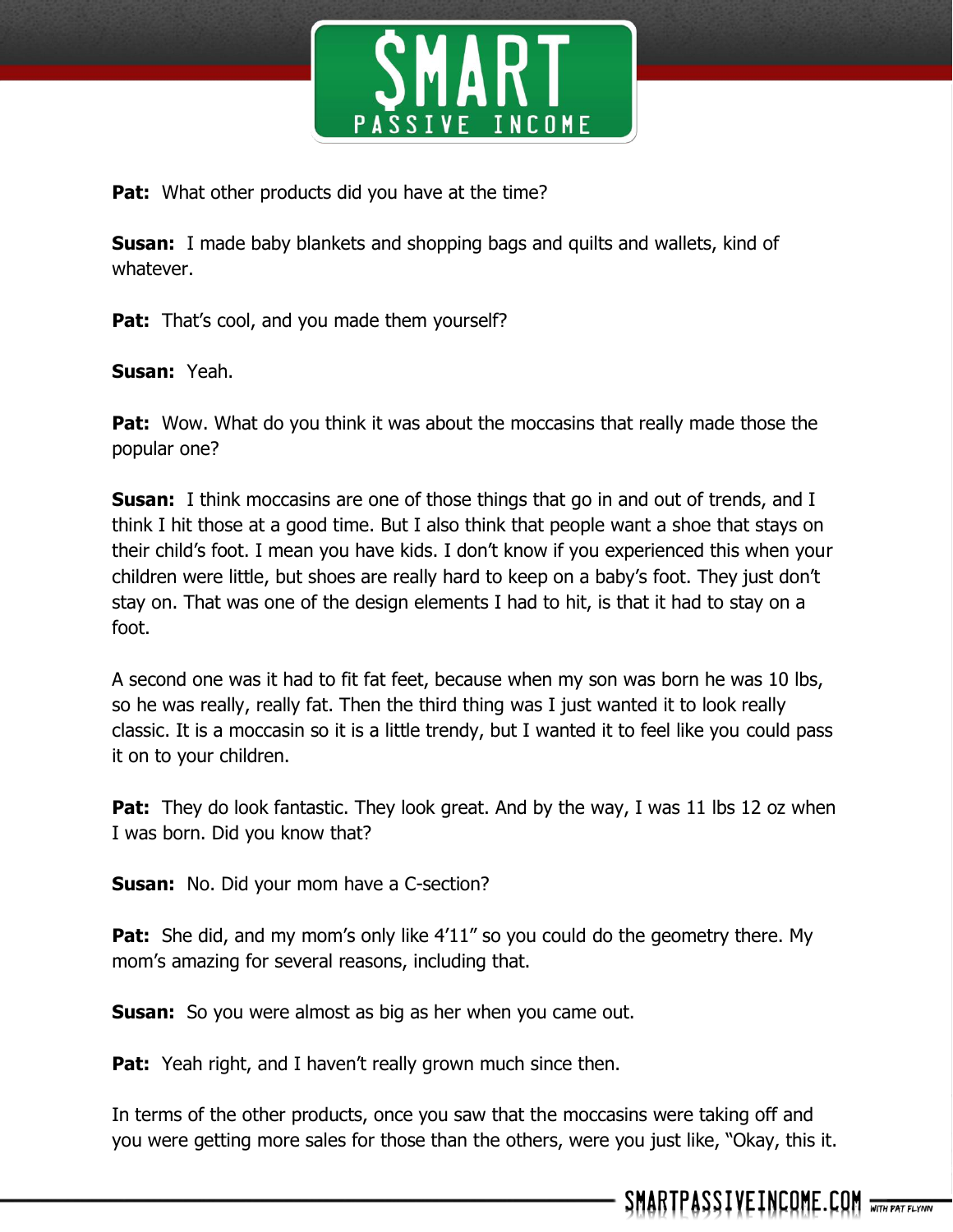

This is the one product. I'm going to go with it. I'm going to go full-steam. I'm going to leave everything else behind." Is that what you ended up doing?

**Susan:** No, not at first. The thing with the moccasins is they're \$60 baby shoes, so there are quite a few barriers to buy just based on price alone. People kind of naturally look for reasons why they can't afford them or why they won't buy them, so at first we were still selling a little bit of baby clothes and a little bit of accessories.

We hit on a leather mouse pad that seemed to take off, and I was just kind of selling these to keep the shop going, just so I could focus on the moccasins, because I knew the moccasins were going to be a big hit. There was enough interest in them. There was press right out of the gate, but I just kind of held onto a couple other products just to keep the cash flow going.

**Pat:** And then eventually you said that you're now just going full steam with the moccasins.

**Susan:** Yeah, about four years ago is when I just started 100% moccasins.

Pat: So a couple years after you started you finally made that switch. When it comes to your customers, it seems like they're sort of a higher-end customer because they're going for the higher-end shoe here.

Do you keep in constant contact with them after they've purchased? This is something I'm really interested in because I know a lot of people that I've purchased from on Etsy, I never hear from them again, and a lot of them have a good opportunity to sell me new stuff.

For instance, the people who I bought the Back to the Future jacket from, or this other stuff that is Back to the Future related, if they were just to send me a few things or updates or whatever, I would probably be more likely at least to visit the store again, but I've never heard from them again.

It is kind of a customer hit and run type of thing, or do you grab their email and kind of build a relationship with them?

**Susan:** I kind of want to touch on the first thing you said. You would think that it's a higher-end customer, but actually we have customers all over the board. We do have definitely that mom who's going to spend a lot more money, but we also have moms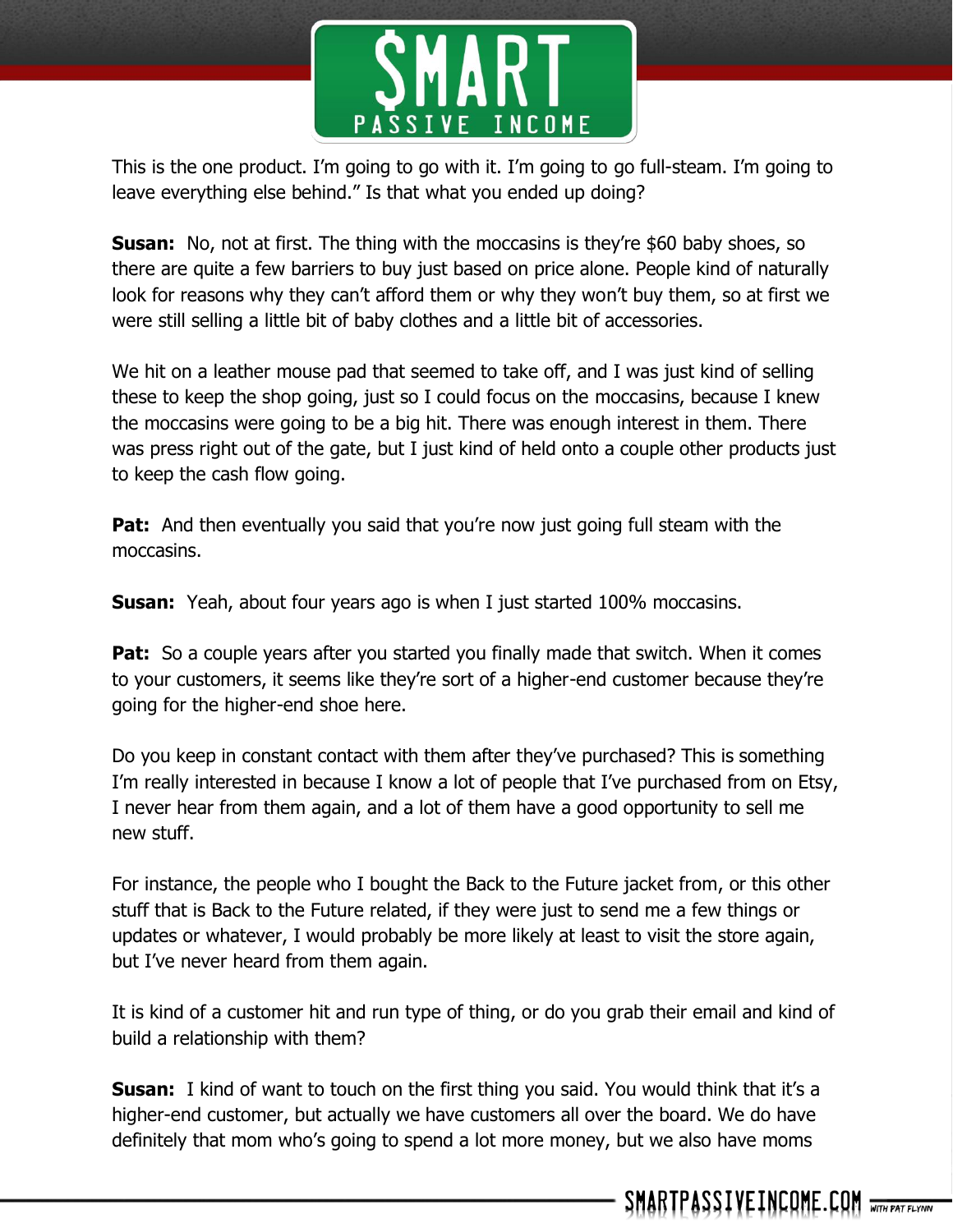

who are putting this on their baby registry, then they're having like two aunts and a cousin go in on it together. The thing about the baby and wedding industries is that people spend more money during that time.

And yes, we capture their email. We have an opt-in when you checkout and it's totally voluntary. We don't just automatically send out emails. Then we also really encourage people to follow us on social media, and that's where I feel like a lot of our repeat customers are coming from, is social media.

**Pat:** Let's talk about that. First of all can I ask you – and you don't have to share exact numbers – but how well is the business doing right now?

**Susan:** In 2012 we did 10X revenue, so 10 times what we'd done the year before. In 2013 we did about 3-4X. Then this year we're on track to do 3X, so we're doing really well. We're a million dollar business, which I'm super proud of.

**Pat:** That's amazing. I just want to give people some perspective on kind of what we're talking about here and what's possible with selling on these platforms, and obviously with social media and keeping in constant contact with your audience through those platforms. I visited your Instagram page. [@FreshlyPicked](http://instagram.com/freshlypicked) is the handle on Instagram. How many followers do you have now?

**Susan:** We just hit 405,000 today.

**Pat:** 405,000, and you were so kind the other day after you attended one of me and Chris Ducker's 1 Day Business Breakthrough event…

**Susan:** Which was amazing, by the way. I would suggest it for anyone.

**Pat:** Thank you for that. You had posted a picture of you at the event and you had tagged me and said some nice things about the event, and again thank you for that. Then I had like 400 new followers a minute later because you had done that, because you had told people to come and follow me. It was just kind of amazing the response that your audience has. You have tens of thousands of Likes on every photo that you post now. How does that translate into more sales?

**Susan:** What we find is that when we promote a color, that color is a bestseller for the day, whether it's on Instagram or Facebook.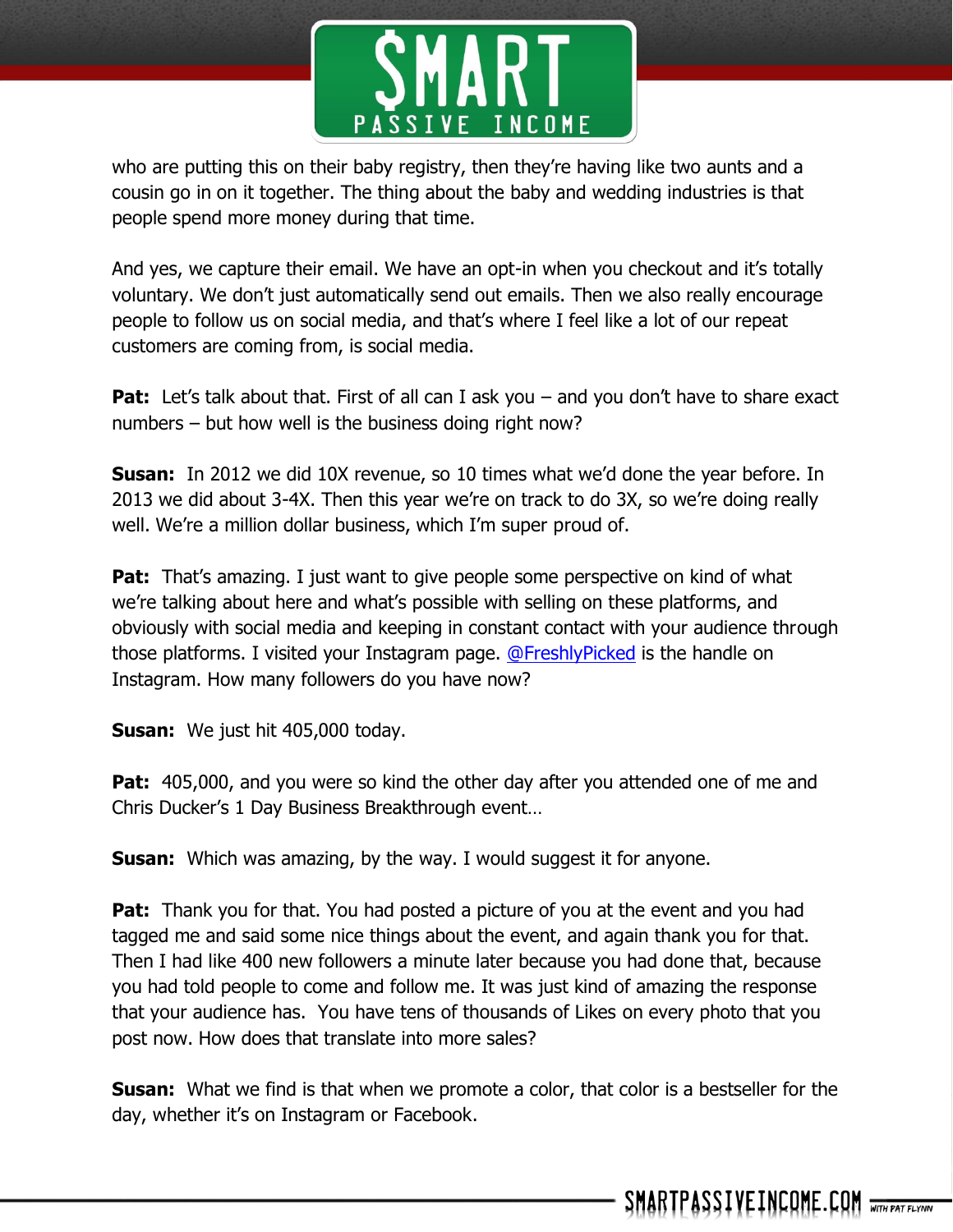

**Pat:** There's a lot of people out there who have big social media followings, but they don't really translate into anything for them. I'm just really curious on how it works for you.

**Susan:** One of the differences with our business model is up until last September we were 100% direct to consumer, so not only did we know who our Instagram followers were, but we also knew exactly who our customers were. That's kind of unique in a customer goods business that you know who your customer is, because most consumer goods are trying to go right to business to business and sell to big boxes or get into department stores or something.

We were very conscious of not doing that and keeping our customer list our own until Nordstrom approached us about this time last year, and that was kind of the big store we were waiting for was Nordstrom. We had turned down almost every other wholesale account until they came along.

I think that's kind of a difference that we have. If someone's like, "I have a problem with my product," they'll let us know on Instagram. You know people are not shy to kind of let you know if you've done something wrong and then also if you've done something right.

We're able to look up their order, see what they ordered, see how many times they've ordered, and really kind of fix problems as they arise. I feel like that's one of the advantages we have just by being direct to consumer, and also having such a big and vocal social media following.

The other thing we do is we're very, very, very active in our community. We employ a team of 11 Brand Enthusiasts, and their sole job is to get in our social media accounts, and they act as themselves. If you go to their profile it just says Brand Enthusiast for Freshly Picked. What they do is they get the product usually before we put it on sale, so they're able to kind of test it and see how it works and if there's any unique properties about it they can answer those questions.

My goal is that there is not one unanswered question on any of our social media accounts. If you reach out to us, even if it's in the comments and even if we've answered the question like four times that day, I want every question answered. I want every customer to feel like their voice is heard and that they matter to us, because they do.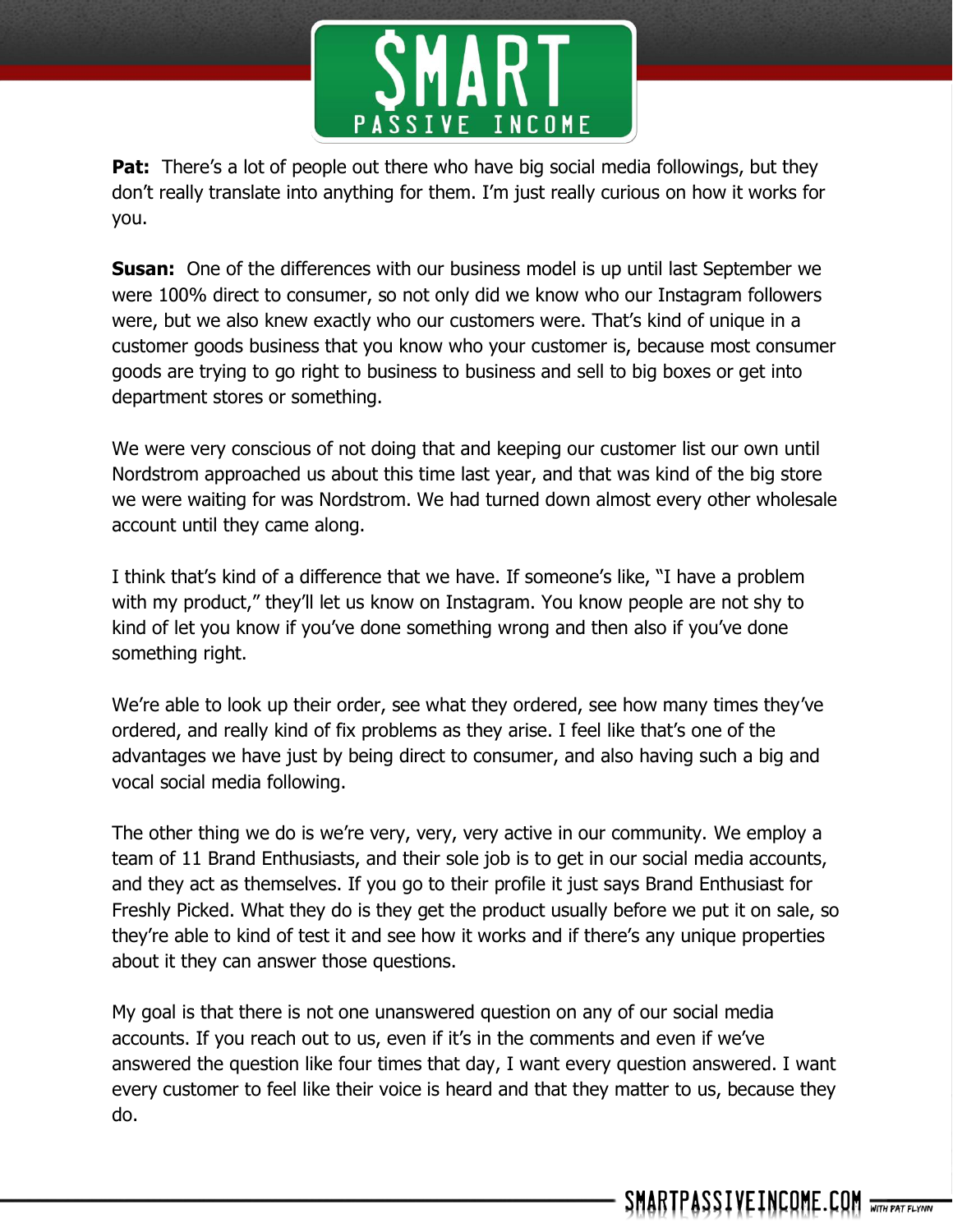

**Pat:** Wow, that's incredible that you're able to do that. I'm going to ask this question because I'm curious. How was it in the beginning, because in the beginning you said it was just you. Were you able to do these types of things that you do now, or is this something where you've built a team as a result of wanting to be able to do this?

**Susan:** At 30,000 followers I had to bring in some help, but up until 30,000 followers any social media account is somewhat manageable with one person. I don't know why that's a tipping point, but I think what happens is you start to get followers in different time zones and different regions of the world, so I think you kind of just have to have other people involved so things aren't slipping through the cracks.

I remember the year that I was really trying to grow my Instagram in 2011, and my husband actually said to me, "I wish that you loved me as much as you love Instagram." I was on it all the time. That's all I was doing.

**Pat:** So that was kind of a sign for you to figure out how else you could provide value to your community while also making sure you're there for your family and stuff. So what was that like, hiring other people for the first time? You're in an office right now and you have employees, at least 11 obviously. Is this where you kind of envisioned things would go?

**Susan:** Yes and no. For sure I thought that I would have employees, but it never feels how you thought it would. Once things started to take off we set a goal, my husband and I. Many people don't know that my husband is a stay at home dad and has been for about a year now, and we kind of set a goal of where we would need to be for him to stay at home, and we reached that goal so he started being a stay at home dad.

I read the book *The E-Myth*, which I think is mandatory reading if you're an entrepreneur, and that really, really helped me to start to think about things differently and to start to strategize what roles we should be hiring for and who we could hire.

**Pat:** That's cool. Chris is a stay at home dad. I love that because we don't really hear about stay at home dads too much when the mom is out there doing the work and stuff like that, but I love that. Even so, you're able to make sure that you're still there for your family, which is made apparent in that video. I'll link to your website in the show notes for everybody, and I'll link to that video as well. I think that was a Big Cartel video, which is really cool.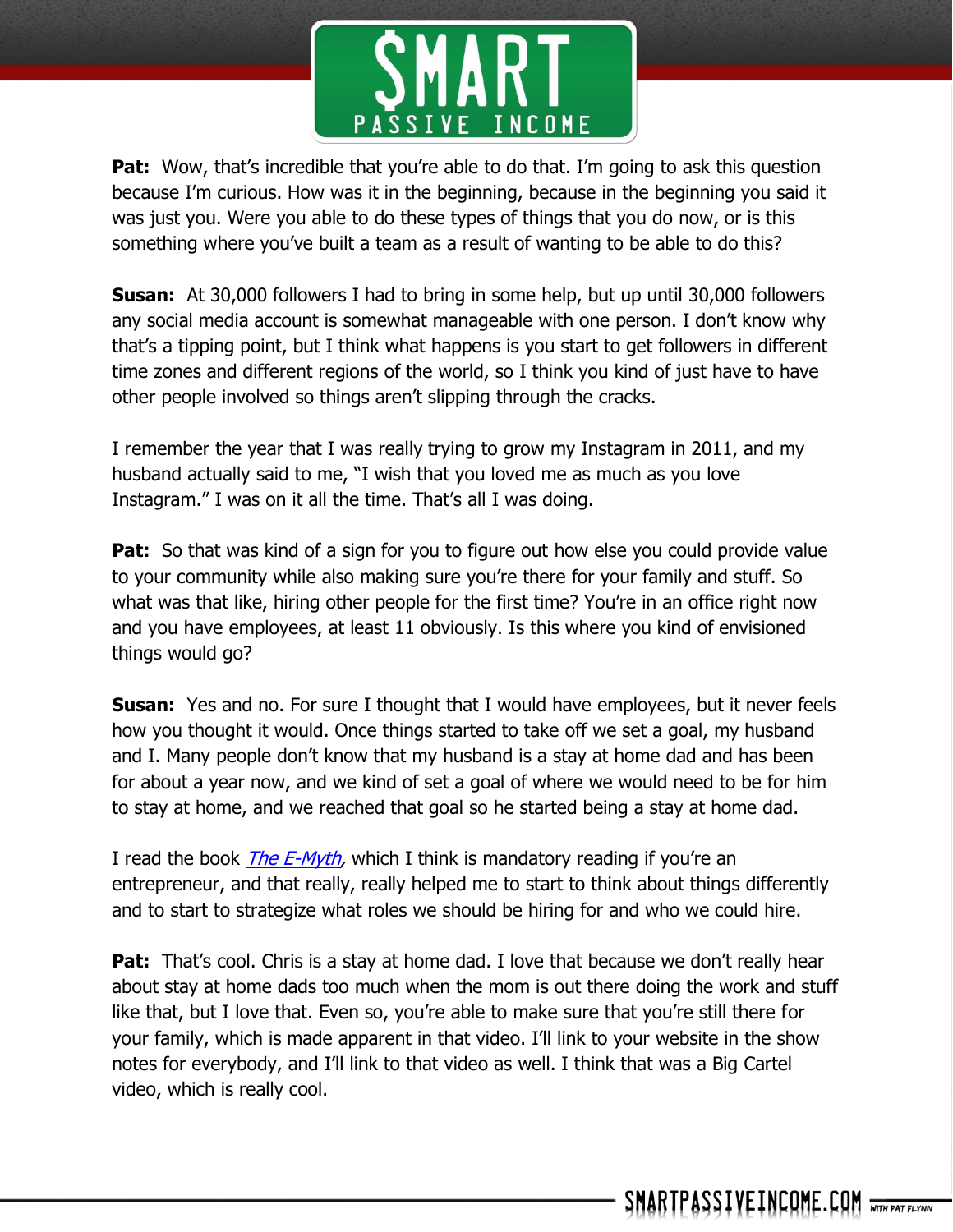

Going back to what you were saying earlier in terms of hiring, was that difficult for you to hire or did you know? I mean I know you knew that's what you needed to do, but for some people, especially when they're building their own things or creating their own products, they kind of don't feel like they want to add anybody else because it's their own thing. Their business is their baby. How do you let go of that?

**Susan:** Don't hire for what you're really good at. Hire for the things that you don't really want to do. For me, sales and marketing has always been my strong suit and that's the thing that I really love doing. That's the thing that gets me passionate about the business, and I've never hired someone to do that job.

My first employee was actually my sister-in-law Jody, and she started working for me in 2011 for \$6.50/hr. She's a saint. Shipping is the worst thing in the world. No one likes to ship, so I hired her to do shipping. I thought, "Okay, I will always email and I will always make the moccasins, then I will know the moccasins are made right and I will know that if the customer emails me they're taken care of."

Then pretty quickly after that it got to the point where I couldn't handle the emails anymore, so she took over the emails. So she was doing customer service and shipping and I thought, "Okay, I'll always make the moccasins because then I'll know that they're made right."

Not too long after that I hired Angie, and she has like 20 years' experience sewing, the best seamstress I know besides my mom, just really super patient with me as I showed her how to sew, just let me show her. Then she took over sewing.

Those three things – actually being like the technician in my business and working on those technical jobs – having those covered, I was able to really start focusing on my sales and marketing.

**Pat:** When it comes to sales and marketing and the role that only you know that you can do best and that you want to do and that you're passionate about, what are the top one or two things that you do to help promote your company?

**Susan:** We have editorial meetings, as I'm sure you do, where we lay out our marketing strategy for the whole year, then the quarter, then the month, then the week, and really just kind of get a top-down view of that. I help manage most of the campaigns. I'm still writing probably 20% of the copy because I think in another life I was a copywriter, so I really like to write copy.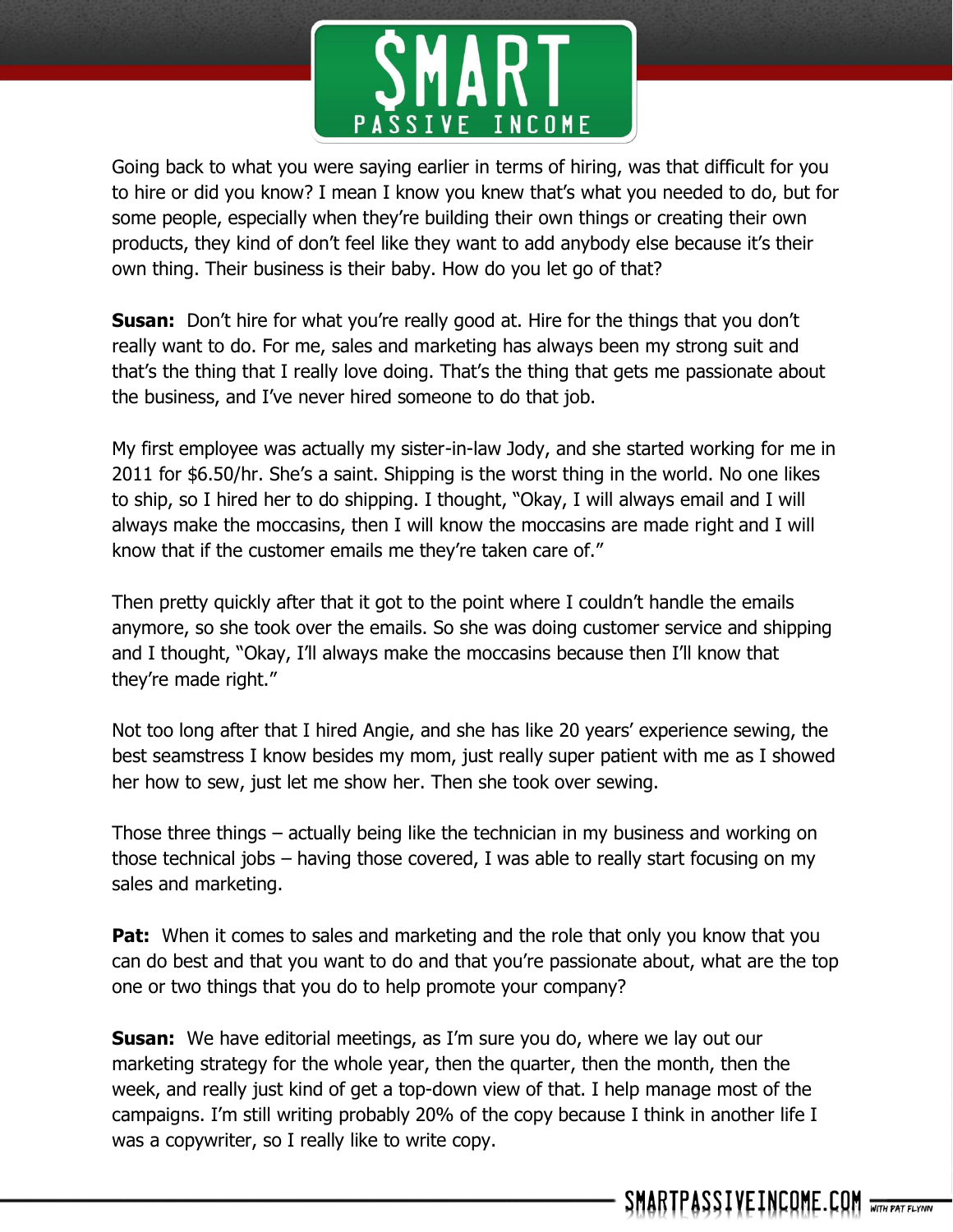

Then as far as sales go, this year and probably next I'll still be managing the sales team because I feel like when you think of Freshly Picked you kind of just think of Susan too. I'm pretty synonymous with the business so I'm still going to the big sales meetings with Nordstrom once a month. We're meeting next week with a couple big stores in New York and I'm going to be heading those meetings and leading the deck and doing everything on that end.

**Pat:** That's so cool. That's a whole other world to me. What does that entail? Do you have to bring presentation boards? I don't even know what that's like.

**Susan:** It's so funny because the first time we went up to meet with Nordstrom I think I had like two pairs of moccasins in my backpack and then I had leather samples. We were in the elevator and there was a sales guy for a brand that everyone knows at Nordstrom, and he had four of the biggest rolling bags you've ever seen. He was trying to get them off the elevator and we helped him, and he just was so stressed. I was like, "Is that how I should be? Because I don't feel that way."

Honestly, sometimes I feel like I fall backwards into everything and I just have really patient people who help me along the way. We're much more prepared now. Now we bring a bigger bag with our product in it that we can leave with them.

Our lead sales girl is actually getting ready to go on maternity leave, so we've been planning out the rest of the year. We just go and lay out the product and make sure that everything flows well. We make sure there's synergy within our shop.

Nordstrom is probably one of the best companies to grow your brand with because they really love brands. They really love the story. They love to tell the story and they've just been so amazing for me to work with.

**Pat:** That's really cool, and the initial contact with them was them reaching out to you?

**Susan:** Yeah.

**Pat:** How do you think they knew about what you did?

**Susan:** Someone in the office had watched Shark Tank and then reached out to us. It was pretty soon after Shark Tank that they reached out to us.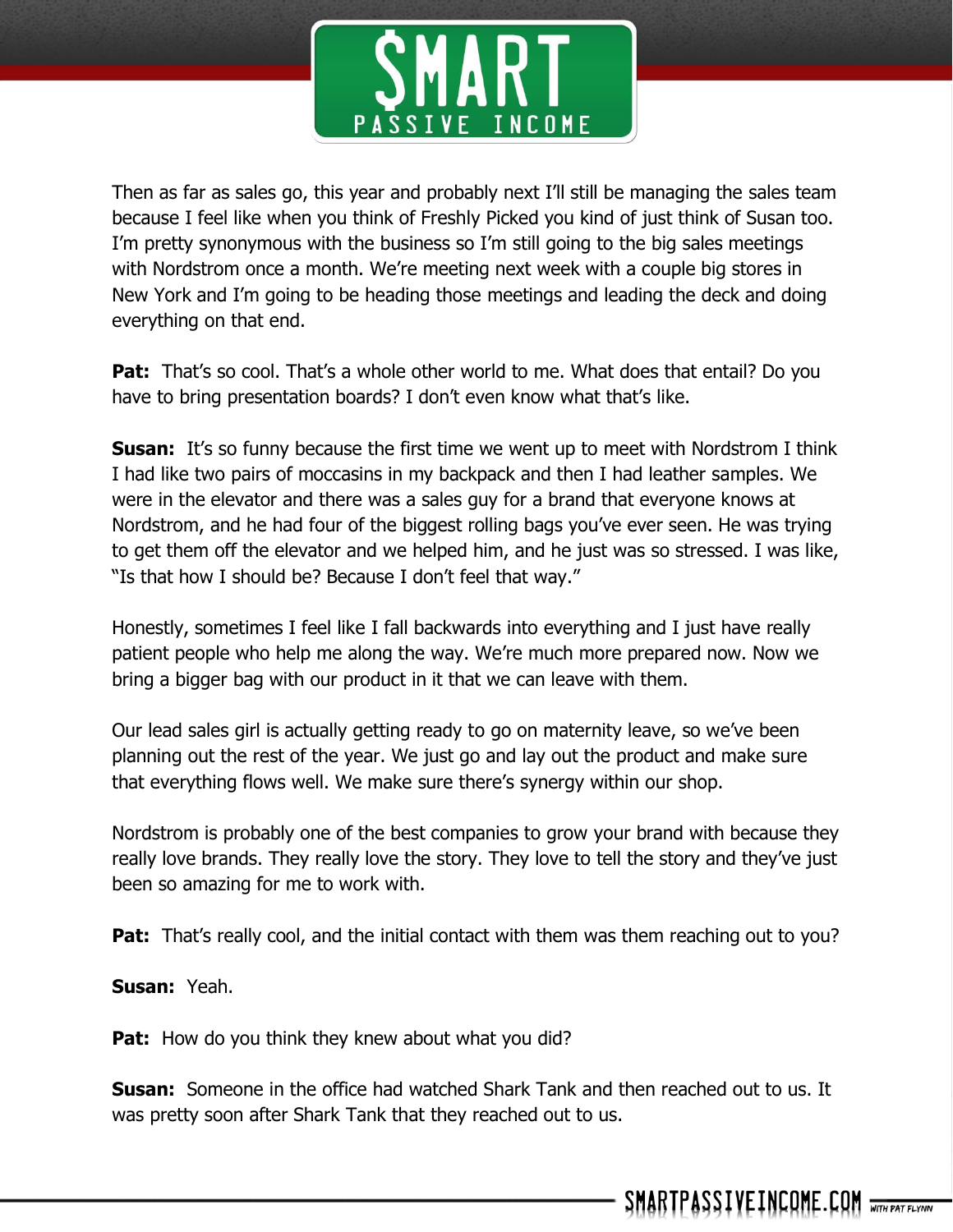

**Pat:** Ah, Shark Tank, something we haven't even talked about yet. Was that an idea that you had? "Hey, we should go on Shark Tank."

**Susan:** I felt like in 2014 we really needed to do something big. A lot of people had told me, "You should go on Shark Tank," and I thought it was for inventors, because I'd never watched the show. Then I started watching the show and I realized it was for entrepreneurs.

Every December I kind of have a little planning meeting with myself where I write down a list of things that I want to do or I want to accomplish that year, so in December 2013 I put it on my list of things to do in 2014. Then we just started pretty aggressively pursuing it in the beginning of the year.

**Pat:** What does that mean, aggressively pursuing it? Is that just emailing somebody 100 times so they finally respond, or is there an application process?

**Susan:** You know how I'm kind of aggressive, Pat. You've experienced it a little bit, right?

**Pat:** Yeah, you're great and I love that. I know that has helped you get to where you're at, because on an easy basic level if you don't ask you never get.

**Susan:** Yeah. I started reaching out to people that I knew that had been on the show and could get me in touch with the producer, so I did that. Then I emailed just the general "Apply at Shark Tank." I don't remember the email. I emailed that a couple times. Then I was just reaching out to everyone I knew.

It kind of got a little hairy in June. Shark Tank films two times. They film once in June and once in September, and I knew that they were filming so I just did another round of, "Hey, hey, hey, we're here, we're here, we're here." We had just had this really massive sale, so we were able to build a story around how awesome that sale was and how much it helped our business. They finally reached back out to me in July and I filmed in September.

**Pat:** So quite a long process, and then that filming date – what was that like? I know when we watch Shark Tank on ABC we see 10 minutes' worth of a conversation. Then either there's a deal or there's not a deal. In actuality what is it like?

**Susan:** You're in the tank for like an hour, and it's pretty much like you see.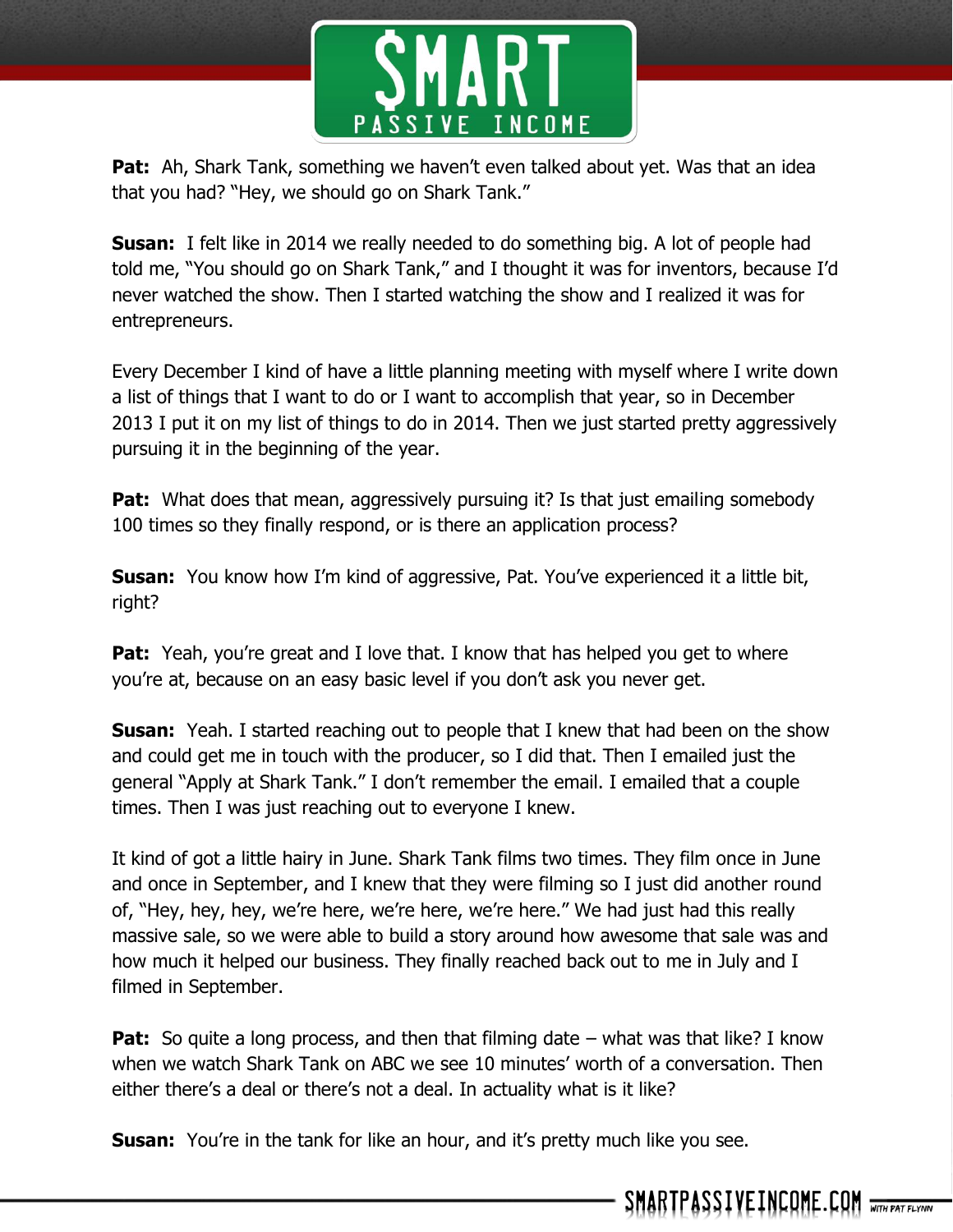

**Pat:** Just longer?

**Susan:** Yeah, just longer. There were a couple things I wish would have made the cut that didn't, but I got a really, really good edit. We've all seen that poor fellow or girl go on Shark Tank and just not get a good edit.

**Pat:** Just get crushed, yeah.

**Susan:** Yeah, and they loved me. I was super solid. I know my business inside out. I know my numbers. I know where my customers are because at that time we knew our customers. Every customer that ever purchased through us purchased through our website, so I feel like I kind of crushed it, honestly.

**Pat:** That's awesome. Is there footage of that somewhere we could check out?

**Susan:** Right now I just saw it on the Delta flight, which was kind of embarrassing.

**Pat:** Oh, that's crazy!

**Susan:** You can just YouTube it. [It's on there](https://youtu.be/zsL77ojk0Sg).

**Pat:** Okay, I'll try to find it and put it in the show notes for everybody, and if I can't find it I'll get in contact with you to try to find it some way. That's amazing. That's really cool. What did that do for you, besides the Nordstrom thing? You got a deal out of it with who?

**Susan:** Daymond John, who does FUBU.

**Pat:** That's great, and has that been actually helpful?

**Susan:** We actually post-show didn't close our deal.

**Pat:** Wait, what? So you say there's a deal on the show and it even airs that way, but you actually didn't close it?

**Susan:** What it ended up being was not a good deal for him and not a good deal for me. The truth of the matter is, Shark Tank's amazing but it's a reality show first, so you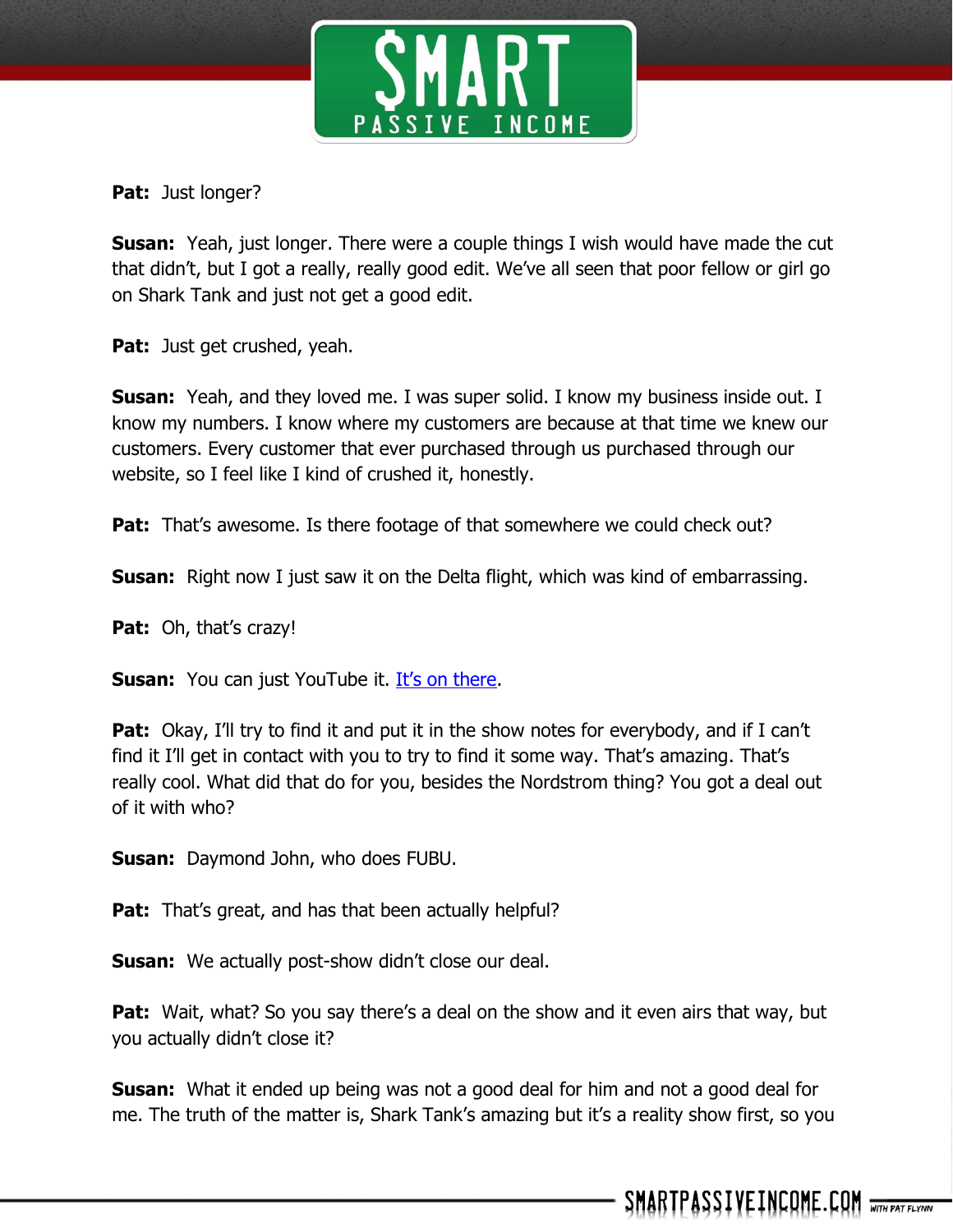

can't do all of the closed-door investor negotiation and due diligence and everything that you would do in a regular investor meeting in an hour on television.

The awesome part about Shark Tank is that they're very conscious of that and they don't push for that. You have to do all your due diligence at first before the show, and they get it immediately after the show, but then there's a certain amount of negotiating that happens post-show.

Daymond and I both – it was totally mutual and I think he's a great guy and I have nothing but respect for him. He reaches out to me probably once a quarter and it's just like, "How's it going? Do you need anything? Can I do anything for you?" so he's super awesome. It just wasn't the best deal for him and it wasn't the best deal for me.

**Pat:** What was the biggest takeaway from your experience on Shark Tank that could be useful for everybody listening right now?

**Susan:** That's a good one. I think for me a lot of times people are just really afraid to put it out there, like you'll talk to someone and they'll say, "Oh, I'm just this or I'm just that." It's almost hard for people to own what they are at first.

What Shark Tank really did for me was it allowed me to be like, "Oh my gosh, my business is actually legit! We're doing awesome things!" so it really allowed me to really just own what I'm doing – not that I didn't before, but that really solidified it for me.

**Pat:** It's really interesting how sometimes nothing changes except just what our perception is of the situation, and that can completely change our direction and how successful we become afterwards, so great answer.

Going back to Instagram really quick, because I'm starting to get a little bit more serious on my Instagram account – I passed 7,000 followers yesterday. That's nothing compared to your 400,000.

**Susan:** I like your Instagram.

**Pat:** Thank you. There's a lot of family stuff on there. For everybody not on there, I'm [@patflynn](http://instagram.com/patflynn) and Susan can be found at [@freshlypicked.](http://instagram.com/freshlypicked) So your top 2 or 3 tips for growing an Instagram account?

**Susan:** Content.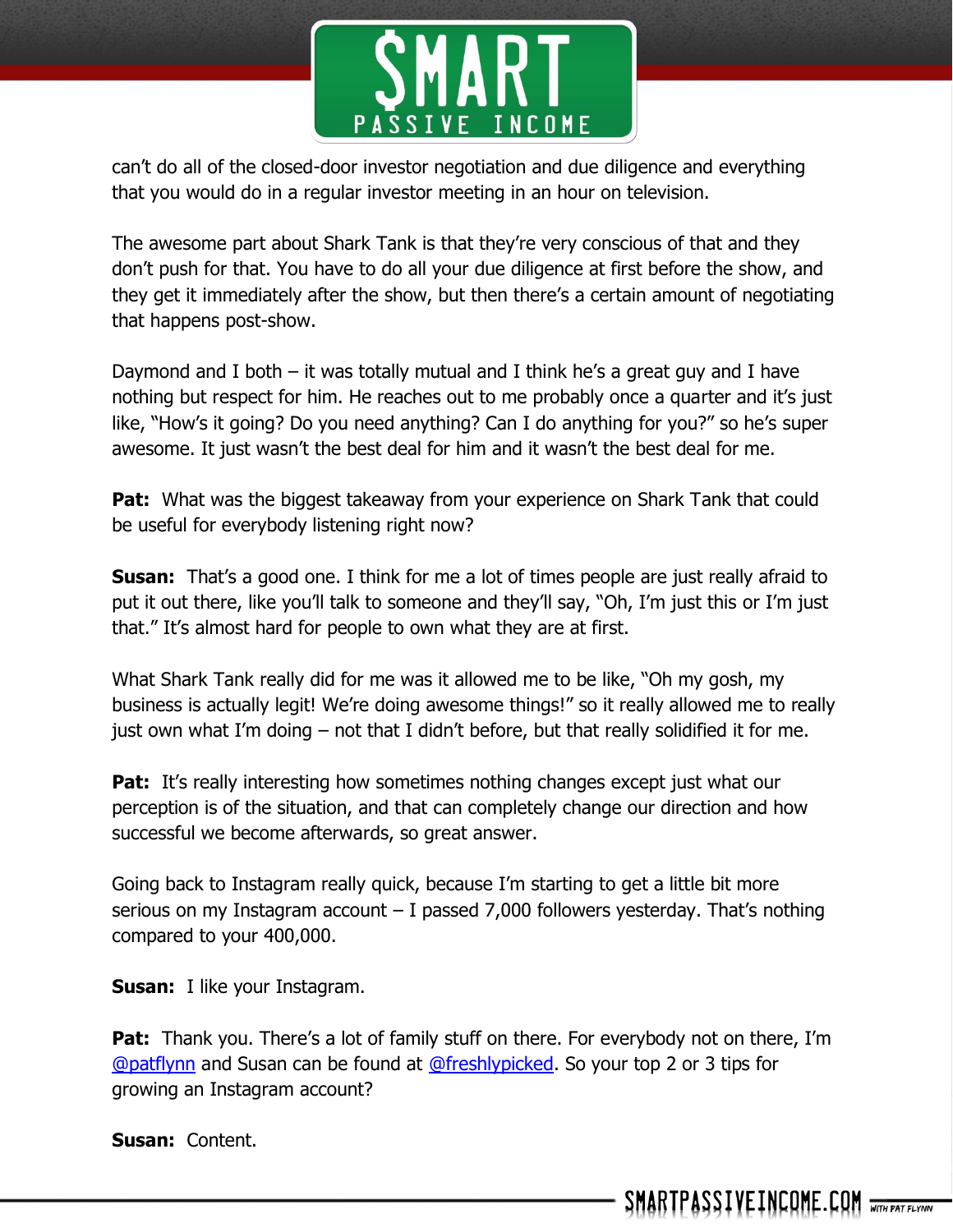

Pat: And by content, what works best?

**Susan:** With every new stage we're trying to figure out our content strategy, because as you grow it kind of shifts just a little bit. Our content right now is very different than when we had 40,000 followers.

What I think would relate most to your listeners is I do a 30/30/30 rule. 30% of your content is personal, kind of letting the customer know who you are, or your followers to kind of understand who you are. 30% for us was business, either behind the scenes or what we're working on today or something that's relevant to people who are kind of in the same boat that you are. Then for us 30% is promotional, and promotional for us is anything that takes you off Instagram.

**Pat:** Nice. I like that, 30/30/30. Then when you say off Instagram, I know this is a struggle that a lot of people have, and we've talked about this a little bit on the show before, but a lot of people are being creative with how to get people off of not just Instagram but any platform that they're on and back to somebody's website. How are you best doing that right now?

**Susan:** That actually has never been our goal. Our goal has always been to get people engaged in what we're doing on Instagram.

**Pat:** And do you feel like as a result of doing that, naturally people come back to your page?

**Susan:** Right, I think it does result in more sales for us, but for us our goal for Instagram has always been about the customer. It's always been them. I think that's where most brands are succeeding. It's not the product, it's the person that's using the product.

That's another approach we do editorially, and that's where we came up with the person. It's not about the product, it's about Susan the entrepreneur and her journey and what is going on with that. It used to be a lot about my family life, although we've pulled back on that once we hit a certain number, just because my kids are older and privacy issues, so it's more about the journey of me as an entrepreneur now, and I think a lot of people relate to that. They know I have a family, but the family is not always involved.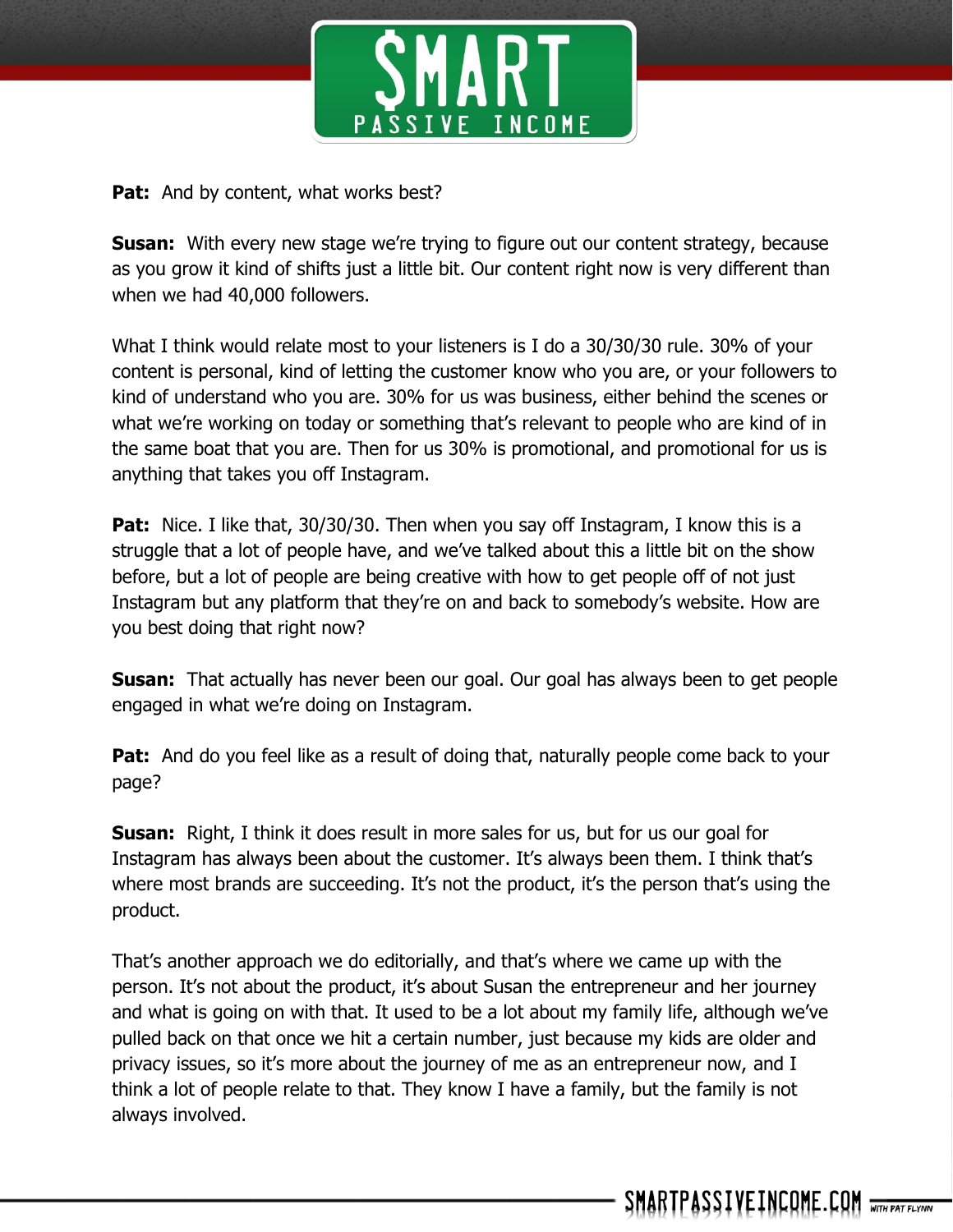

Then it's not about the product, it's about the person who's using the product, so our customer. I love my customers. I will stop someone in the store if they're wearing my moccasins and talk to them and find out who they are, what are they doing, so that's kind of always been our focus. It's like, "How do you feel like the mocs are impacting your life?" or "Look how darling this person is who's wearing the mocs." It's always for us about the customer.

**Pat:** Love that. It's very obvious why you guys are doing very well. You and your team are doing amazing things.

I have one final question for you if you don't mind. You said you make a list every year of the things you want to accomplish, and you had successfully gone on Shark Tank the previous year. What's on your list to accomplish in 2015?

**Susan:** Be on the Pat Flynn was on my list.

**Pat:** That's right, I forgot you mentioned that. This wasn't a lead up question to that, but I forgot that that was on there.

**Susan:** Yeah, it was on my list.

Pat: So congratulations, I guess.

**Susan:** Something that we can totally talk about because this will air after it, on my list this year was also to be on the Ellen DeGeneres baby shower show, and that is filming this Friday and we're on that show, which we're super excited about.

Pat: The Ellen DeGeneres show?

**Susan:** Yeah. Every year she does a baby shower around Mother's Day, where she has only pregnant women in her audience and they give basically everything you need for a baby to the pregnant women. We wanted to be a part of that show. That was on my list for this year.

**Pat:** That's so cool.

**Susan:** We go out Thursday to film for that, so I'm super excited about that. Something else that was on my list was our revenue goal for this year, so hopefully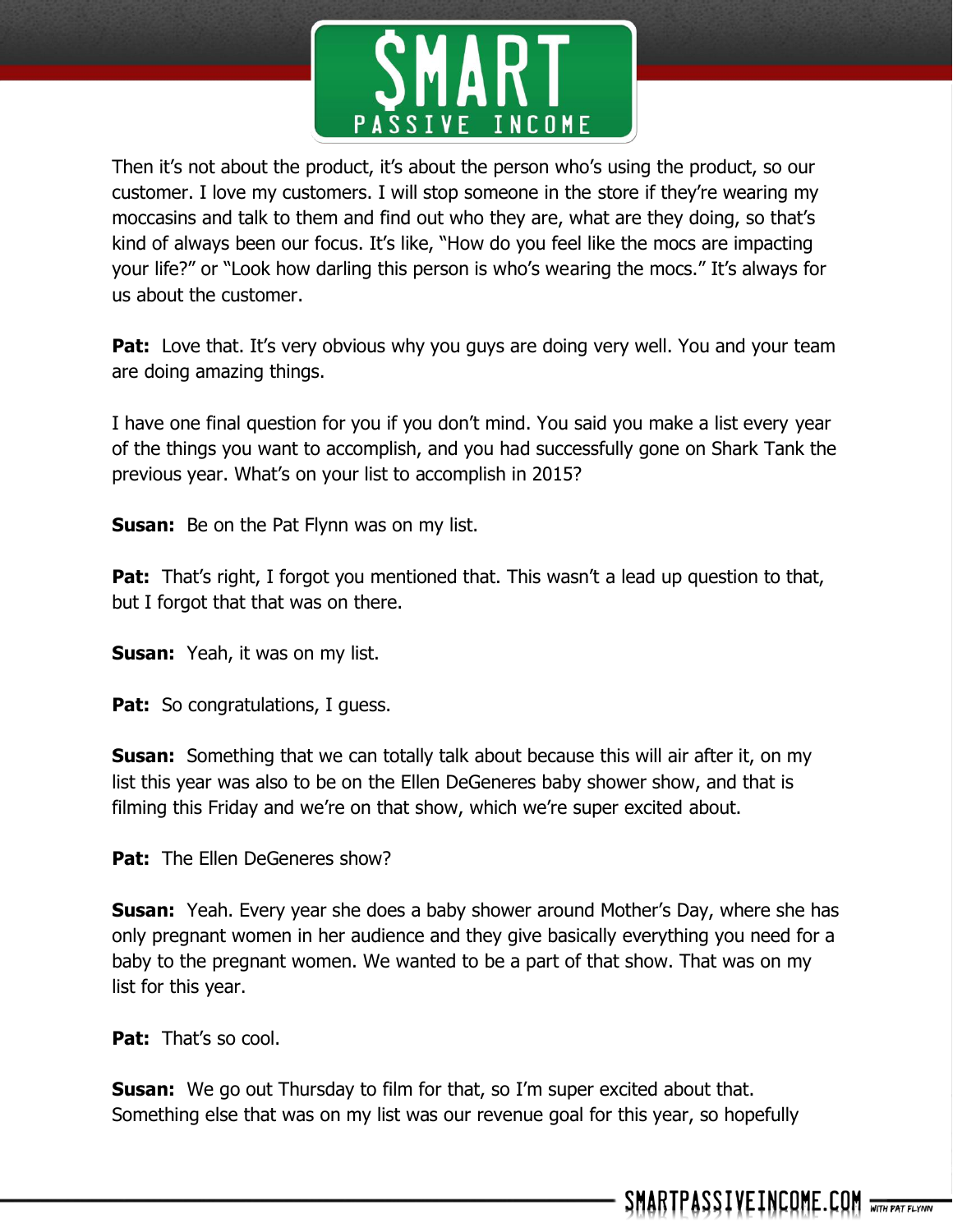

we're going to do that. Then two stores. One of the stores we're talking with this week, then one store we talk with next week, so we'll see if those happen.

I also have personal things, like I want to make sure that I'm taking my kids to the bus stop every day, and that sometimes happens and sometimes doesn't. Then every year it's to go on vacation with my family in August, and we just booked that a little bit ago so I'm super excited.

**Pat:** Nice, I love it, business and family just working in perfect harmony together. I love it!

Susan, thank you so much for coming on the show and inspiring all of us. I cannot wait to see what's next. I'm going to make sure to link to as many of your things as possible on the show notes, and we'll have to connect with you again in the future and see where you're at.

**Susan:** Thanks for having me, Pat. It was so fun.

**Pat:** Thanks so much, Susan.

 $=$   $=$   $=$   $=$ 

**Pat:** Alright, I hope you enjoyed that interview from Susan Peterson from FreshlyPicked.com. Such an incredible, inspiring story, and you can get all the links and resources mentioned from this particular episode at [SmartPassiveIncome.com/session165.](http://smartpassiveincome.com/session165) Thank you, Susan. I know you're listening to this, and you're amazing.

And I'd love to hear what the rest of the SPI community thinks about this episode and what Susan has accomplished. Head on over again to [SmartPassiveIncome.com/session165,](http://smartpassiveincome.com/session165) you can leave a comment there on the blog. I'd love to hear what you think. Also, if you have a store online where you're selling a physical product of your own, feel free to share it in that comment section at the blog at that URL. Leave a link to your store, or wherever we can find it. I'm just so interested in what everybody's doing with physical products and retail, from your Etsy store to anything. If you're selling physical products, leave a comment. [SmartPassiveIncome.com/session165.](http://smartpassiveincome.com/session165) Feel free to leave pictures. It takes a while for Disqus, the commenting platform to upload those pictures, so just let it be for a sec if you are uploading images, and feel free to leave a link there as well. Just one link, so you aren't caught in moderation.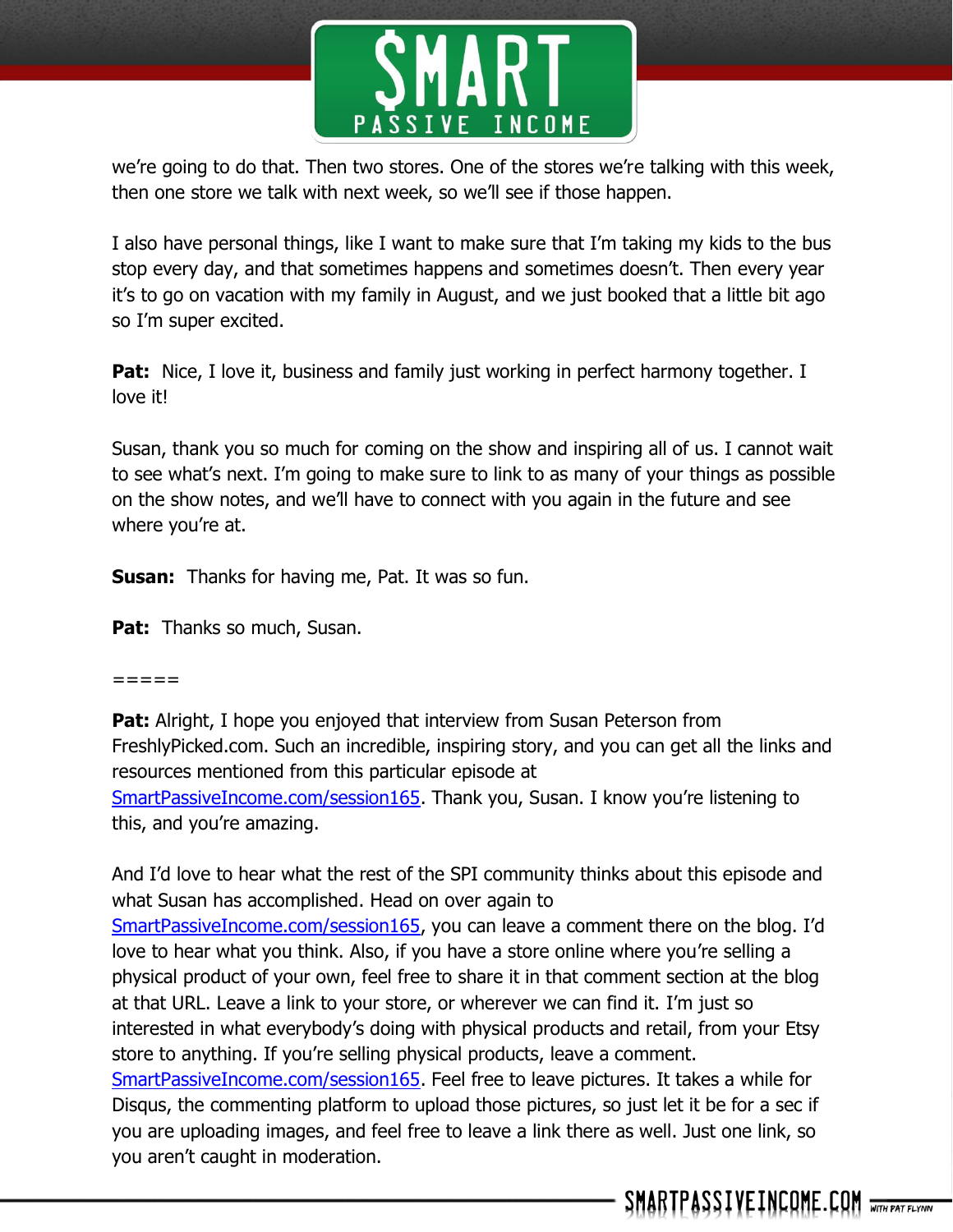

Before we finish up, I also want to thank today's sponsor, which is 99 designs.com, helping make everything in terms of graphic design so much easier for everybody out there on the web, because they make it fun and exciting and fast in terms of turnaround. So if you have a design you need done, anything from an entire website to just a single logo, to a t-shirt design, to maybe something you want to put on a coffee mug, anything you can think of you can have designed at 99designs.com. You put in the job description of what you're looking for, the kinds of styling that you'd like, and then within a day or two, you're going to get several or dozens of designs from designers around the world who are all competing for your favorite design. Then you reward that winner at the end, after seven days, the contest money. You get to keep that design all for yourself. You can even have your friends and family vote on their favorite designs as you're going along. And if you aren't happy with any of the designs that come in after seven days, you get your money back. So if you can't afford that one designer that works for you all the time and knows your brand, it's definitely much cheaper and more affordable for you to go the 99designs route. So go ahead and go to [99designs.com/spi.](http://99designs.com/spi) That'll give you a \$99 power pack of services for free which you can put toward your next design project. Again, [99designs.com/spi.](http://99designs.com/spi)

I also want to put a little plug in for the [Smart Podcast Player.](http://smartpodcastplayer.com/) I've never done this before, but the Smart Podcast Player has taken up a sponsorship spot here in this particular episode. If you are a podcaster, and you're looking to increase and enhance the listener experience that you are giving your audience, go to SmartPodcastPlayer.com. You can install the web's best-looking and number one, featured-filled web-based podcast player. Because the truth is, a lot of people are still listening on the web. A lot of you might be listening on iTunes or through your device right now, but you know what? A lot of the people who listen to your podcast, especially first-time listeners who visit your site from a Google search or what have you, they're listening on your website. And traditionally, players just do a terrible job of taking advantage of that situation of a first-time listener or anybody listening on your website, actually. That's where the Smart Podcast Player comes into play. Head on over to [SmartPodcastPlayer.com.](http://smartpodcastplayer.com/) You can save 33% by getting it at the annual billing price, or you can even try it out for free. There's a freemium version available, without some of the features that are available on the pro version, but you could even try it out on your website, see how it feels, and upgrade later if you like. So again [SmartPodcastPlayer.com.](http://smartpodcastplayer.com/)

Thanks so much for listening in. I really appreciate your time, and I can't wait to serve you again in next week's episode where we're going to be talking about where we're at,